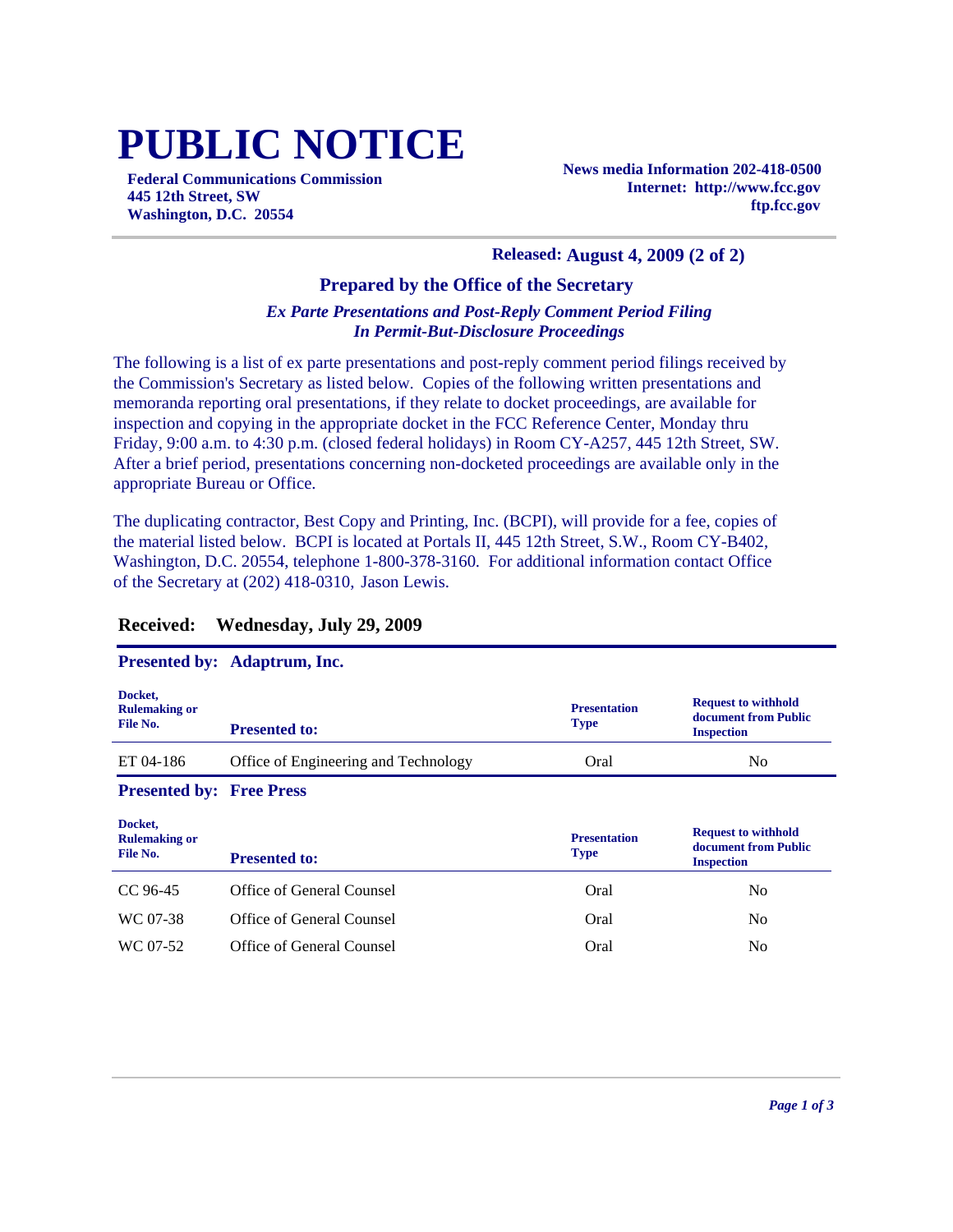## **Presented by: Level 3 Communications, LLC**

| Docket,<br><b>Rulemaking or</b><br>File No. | <b>Presented to:</b>            | <b>Presentation</b><br><b>Type</b> | <b>Request to withhold</b><br>document from Public<br><b>Inspection</b> |
|---------------------------------------------|---------------------------------|------------------------------------|-------------------------------------------------------------------------|
| WC 06-122                                   | Office of Commissioner McDowell | Oral                               | No                                                                      |

### **Presented by: Lieutenant Paul Haggerty**

| Docket,<br><b>Rulemaking or</b><br>File No. | <b>Presented to:</b>         | <b>Presentation</b><br><b>Type</b> | <b>Request to withhold</b><br>document from Public<br><b>Inspection</b> |
|---------------------------------------------|------------------------------|------------------------------------|-------------------------------------------------------------------------|
| PS 09-19                                    | Office of Commissioner Copps | Written                            | No                                                                      |

## **Presented by: National Association of State Utility Consumer Advocates**

| Docket,<br><b>Rulemaking or</b><br>File No. | <b>Presented to:</b>         | <b>Presentation</b><br><b>Type</b> | <b>Request to withhold</b><br>document from Public<br><b>Inspection</b> |
|---------------------------------------------|------------------------------|------------------------------------|-------------------------------------------------------------------------|
| CC 96-45                                    | Chairman Genachowski         | Written                            | N <sub>0</sub>                                                          |
|                                             | <b>Commissioner Copps</b>    | Written                            | N <sub>0</sub>                                                          |
|                                             | Commissioner McDowell        | Written                            | N <sub>0</sub>                                                          |
| WC 05-337                                   | Chairman Genachowski         | Written                            | N <sub>0</sub>                                                          |
|                                             | <b>Commissioner Copps</b>    | Written                            | N <sub>0</sub>                                                          |
|                                             | <b>Commissioner McDowell</b> | Written                            | N <sub>0</sub>                                                          |
| WC 06-122                                   | Chairman Genachowski         | Written                            | N <sub>0</sub>                                                          |
|                                             | <b>Commissioner Copps</b>    | Written                            | N <sub>0</sub>                                                          |
|                                             | <b>Commissioner McDowell</b> | Written                            | N <sub>0</sub>                                                          |

## **Presented by: New America Foundation**

| Docket,<br><b>Rulemaking or</b><br>File No. | <b>Presented to:</b>                           | <b>Presentation</b><br><b>Type</b> | <b>Request to withhold</b><br>document from Public<br><b>Inspection</b> |
|---------------------------------------------|------------------------------------------------|------------------------------------|-------------------------------------------------------------------------|
| GN 09-51                                    | Office of Strategic Planning & Policy Analysis | Oral                               | No.                                                                     |
|                                             | Wireless Telecommunications Bureau             | Oral                               | N <sub>0</sub>                                                          |
| WC 07-38                                    | Office of Strategic Planning & Policy Analysis | Oral                               | N <sub>0</sub>                                                          |
|                                             | Wireless Telecommunications Bureau             | Oral                               | No.                                                                     |
|                                             | <b>Presented by: Public Knowledge</b>          |                                    |                                                                         |

| Docket,<br><b>Rulemaking or</b><br>File No. | <b>Presented to:</b>      | <b>Presentation</b><br><b>Type</b> | <b>Request to withhold</b><br>document from Public<br><b>Inspection</b> |
|---------------------------------------------|---------------------------|------------------------------------|-------------------------------------------------------------------------|
| CS 97-80                                    | Office of General Counsel | Oral                               | No                                                                      |